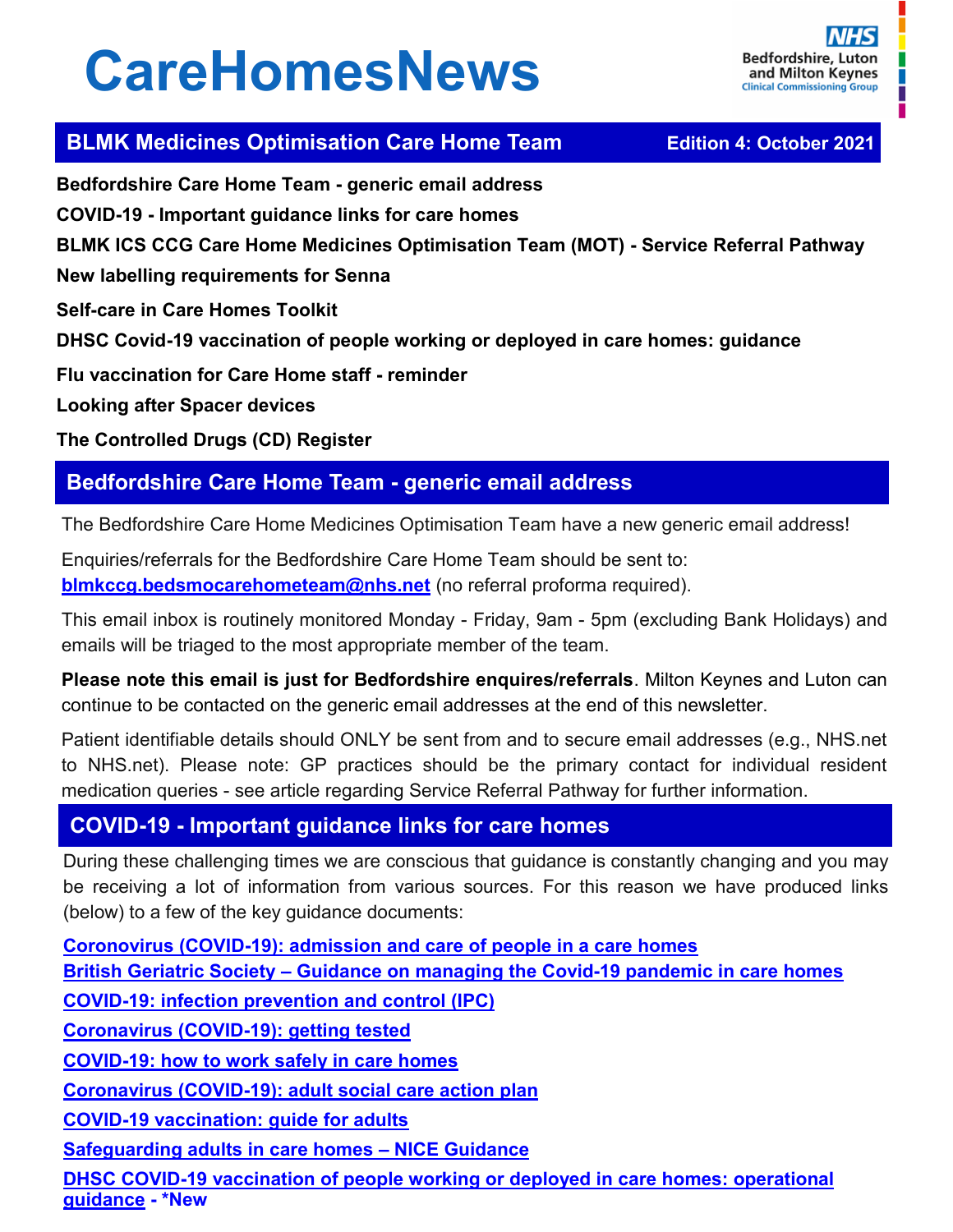## **BLMK ICS CCG Care Home Medicines Optimisation Team (MOT) - Service Referral Pathway**

Since the merging of BLMK CCG and the introduction of [Network Contract Directed Enhanced](https://www.england.nhs.uk/publication/des-contract-specification-2020-21-pcn-entitlements-and-requirements/)  [Service \(DES\) Contract Specification 2020/21](https://www.england.nhs.uk/publication/des-contract-specification-2020-21-pcn-entitlements-and-requirements/) for PCNs, the CCG Care Home Medicines Optimisation Team's role has transitioned to a supportive and quality improvement role.

Our new Service Referral Pathway details the ways in which the team can support key organisations and colleagues, including:

- **Care homes** Medicines management and governance function
- For example, improving processes within care homes, homely remedies and self-care support.
- $\Rightarrow$  PCNs/GP practices should be the care home's primary contact for clinical issues. However, care homes (including learning disability homes) can request medicines management support directly from the CCG Care Home MOT via the referral pathway.
- **PCN/GP Practice Teams** Complex clinical support function
- $\Rightarrow$  For example, peer support, complex individual SMRs, covert administration advice.
- $\Rightarrow$  Previously the CCG Care Home MOT undertook routine annual structured medication reviews (SMR's) for all care home residents on behalf of GP practices. However, following the introduction of the DES contract, PCN/GP Practice teams are now responsible for completing these SMRs. PCN teams needing clinical support for specific, individual residents (who may have complex polypharmacy, need covert administration etc.) can be referred to the CCG Care Home MOT for an SMR/clinical support.
- **CCG colleagues / Local Authorities** Commissioner and safety function
- $\Rightarrow$  For example, joint quality visits, observation of medication rounds
- **Wider healthcare team / secondary care** Collaborative function
- $\Rightarrow$  For example, ensuring joint up provision of care for care home residents.

The Service Referral Pathway also includes the CCG Care Home Medicines Optimisation Team structure, how to refer into the team and individual contact details.

The Service Referral Pathway is attached with this newsletter but can be found on the BLMK Medicines Management website: [https://medicines.blmkccg.nhs.uk/wp](https://medicines.blmkccg.nhs.uk/wp-content/uploads/2021/10/NHS-BLMK-ICS-CCG-Care-Home-Medicines-Optimisation-Team-MOT-Service-Referral-Pathway.pdf)-content/uploads/2021/10/ NHS-BLMK-ICS-CCG-Care-Home-Medicines-[Optimisation](https://medicines.blmkccg.nhs.uk/wp-content/uploads/2021/10/NHS-BLMK-ICS-CCG-Care-Home-Medicines-Optimisation-Team-MOT-Service-Referral-Pathway.pdf)-Team-MOT-Service-Referral-[Pathway.pdf](https://medicines.blmkccg.nhs.uk/wp-content/uploads/2021/10/NHS-BLMK-ICS-CCG-Care-Home-Medicines-Optimisation-Team-MOT-Service-Referral-Pathway.pdf)

#### **New labelling requirements for Senna**

Senna is a laxative commonly prescribed for constipation and the main active ingredient is sennosides.

Due to regulatory changes, products containing sennosides as the active substance can no longer be labelled as senna. This means that manufacturers must re-label products to make clear that the active ingredient is sennosides.

The new drug name may therefore be presented in different ways which may cause confusion. You may start to see different packaging and the drug name on the packaging may be different, but it is important to note that the medication has not changed.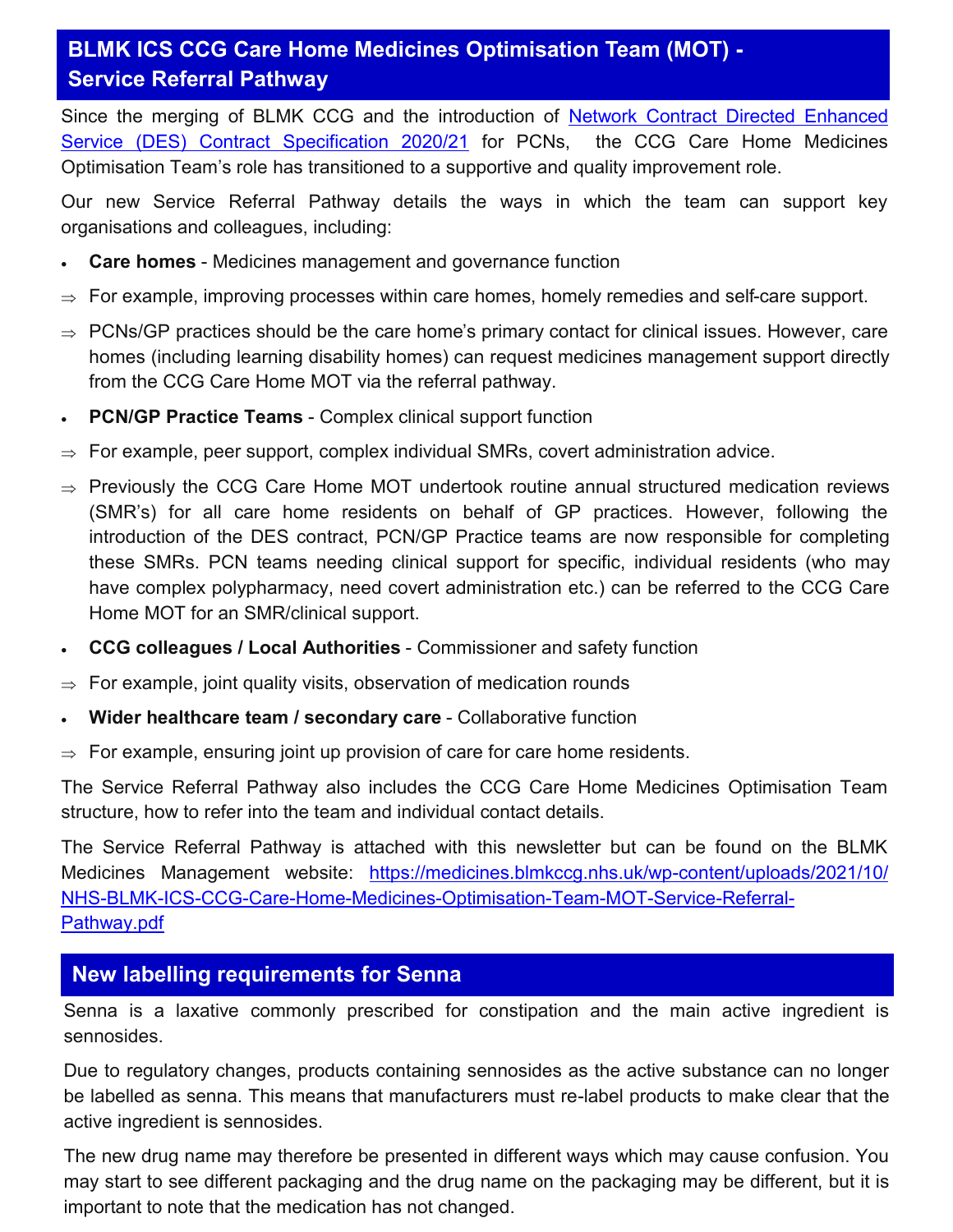## **Self-care in Care Homes Toolkit**

This newly launched toolkit has been produced as a **guide for care homes** to support residents in self-caring for selective conditions by buying over the counter treatments in accordance with CQC guidance '[Over the counter medicines and homely remedies](https://www.cqc.org.uk/guidance-providers/adult-social-care/over-counter-medicines-homely-remedies)'

This toolkit (attached) can be used alongside the Homely Remedies Toolkit, both toolkits can also be accessed via the 'Care Homes' pages on the BLMK Medicines Management website:

[https://medicines.blmkccg.nhs.uk/categories/care](https://medicines.blmkccg.nhs.uk/categories/care-homes/)-homes/

The following table summarises the differences between Homely Remedies and Self-care and indicates when it would be appropriate to use each Toolkit.

|                                                             | <b>Homely Remedy</b>                                                                                                                                                                                                  | <b>Self-care</b>                                                                                                                                        |
|-------------------------------------------------------------|-----------------------------------------------------------------------------------------------------------------------------------------------------------------------------------------------------------------------|---------------------------------------------------------------------------------------------------------------------------------------------------------|
| What is it?                                                 | Product used to treat a minor ailment<br>which can be bought over the counter<br>and does not require a prescription.                                                                                                 | Action taken by people to recognise,<br>treat and manage their own health -<br>includes purchase of over the<br>counter medicines                       |
| When would it<br>be purchased?                              | Homely Remedies are kept as stock in<br>the care home to allow access to<br>products that would commonly be<br>available in any household                                                                             | A self-care product is purchased for/<br>or by an individual in response to a<br>specific medical condition                                             |
| Who can it be<br>given to?                                  | Can be administered to any<br>appropriate resident as per Homely<br><b>Remedies toolkit</b>                                                                                                                           | Can only be given to the individual<br>resident for whom it was purchased                                                                               |
| <b>What products</b><br>are included?                       | Only the named preparations listed in<br>the Homely Remedies policy                                                                                                                                                   | Products for conditions listed in Self-<br>care toolkit                                                                                                 |
| Who pays for<br>it?                                         | <b>Funded by Care home</b>                                                                                                                                                                                            | Funded by resident or their<br>representative                                                                                                           |
| Does the GP<br>need to<br>approve before<br>administration? | Provided the care home follows the<br><b>BLMK CCG Toolkit, care home can</b><br>start without consulting a GP/HCP. GP<br>sign off is not required if the BLMK<br>CCG approved list of products and<br>toolkit is used | GPs do not need to approve<br>administration; care home staff<br>should follow the toolkit for guidance<br>on when advice should be sought<br>from HCPs |
| How long can it<br>be used for?                             | Used for limited period of time<br>$(48$ hours)                                                                                                                                                                       | Duration of use dependant on<br>condition and/or HCP advice                                                                                             |
| Who can<br>administer it?                                   | Care home staff who have been trained<br>in how to use Homely Remedies                                                                                                                                                | Care home staff in accordance with<br>Self-care Toolkit and any appropriate<br><b>HCP</b> advice                                                        |
| <b>Whose</b><br>property is it?                             | It is care home property                                                                                                                                                                                              | It is the property of the individual<br>resident                                                                                                        |
| <b>Exceptions</b>                                           | Care home staff should follow the<br>flowcharts in the Toolkit and seek<br>further guidance as indicated                                                                                                              | The self-care toolkit has a table<br>listing exceptions to self-care                                                                                    |

We encourage all our care homes to adopt the self-care toolkit to support residents who wish to access over the counter medicines in a timely manner. BLMK Care Homes Medicines Optimisation Team are available to offer support and guidance on Self-care and Homely Remedies.

Please contact the relevant team for your area via the email addresses at the end of the newsletter.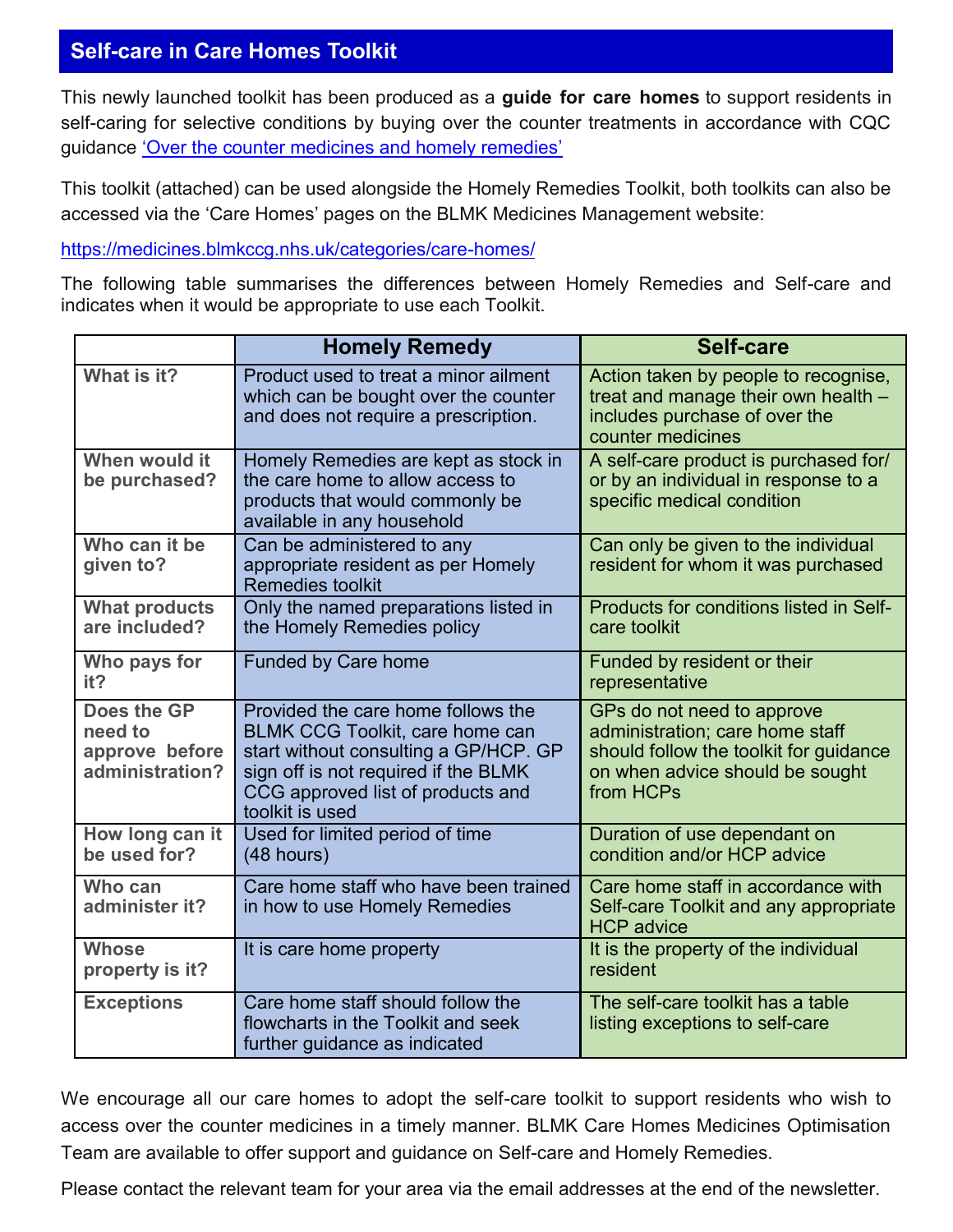## **DHSC Covid-19 vaccination of people working or deployed in care homes: operational guidance**

In August 2021, the [Department of Health & Social Care \(DHSC\) published operational guidance on](https://www.gov.uk/government/publications/vaccination-of-people-working-or-deployed-in-care-homes-operational-guidance/coronavirus-covid-19-vaccination-of-people-working-or-deployed-in-care-homes-operational-guidance)  Covid-[19 vaccination of people working or deployed in care homes.](https://www.gov.uk/government/publications/vaccination-of-people-working-or-deployed-in-care-homes-operational-guidance/coronavirus-covid-19-vaccination-of-people-working-or-deployed-in-care-homes-operational-guidance)

The timeline for implementation is summarised below and regulations come into force on 11<sup>th</sup> November. The last date for care home workers to get their first dose so they are fully vaccinated before regulations are in place has now passed (16<sup>th</sup> September).



This guidance has been produced to help support care homes (providing accommodation together with nursing and personal care) with the implementation of the Health and Social Care Act 2008 (Regulated Activities) (Amendment) (Coronavirus) Regulations 2021 ('the Regulations').

These regulations require registered persons of all CQC registered care homes to ensure that a person does not enter the indoor premises unless they have been vaccinated. This is subject to certain exemptions.

The guidance is aimed at service providers, registered persons, local authorities, workers (including agency staff) and residents of CQC-regulated care homes which provide accommodation for persons who require nursing and personal care. It also applies to all professionals and tradespeople who enter these care home settings.

The operational guidance is split into chapters with some chapters which are relevant to certain groups e.g., residents. Use the contents page at the start to find the information that is relevant to you.

**Please note: the booster doses are not currently included in the regulations, but managers are strongly advised to encourage workers to take up booster doses if eligible. The provision for booster vaccines may be added to the regulations in the future.** 

**As visiting health care professionals our team have all been fully vaccinated and we are able to provide evidence of this as and when requested.**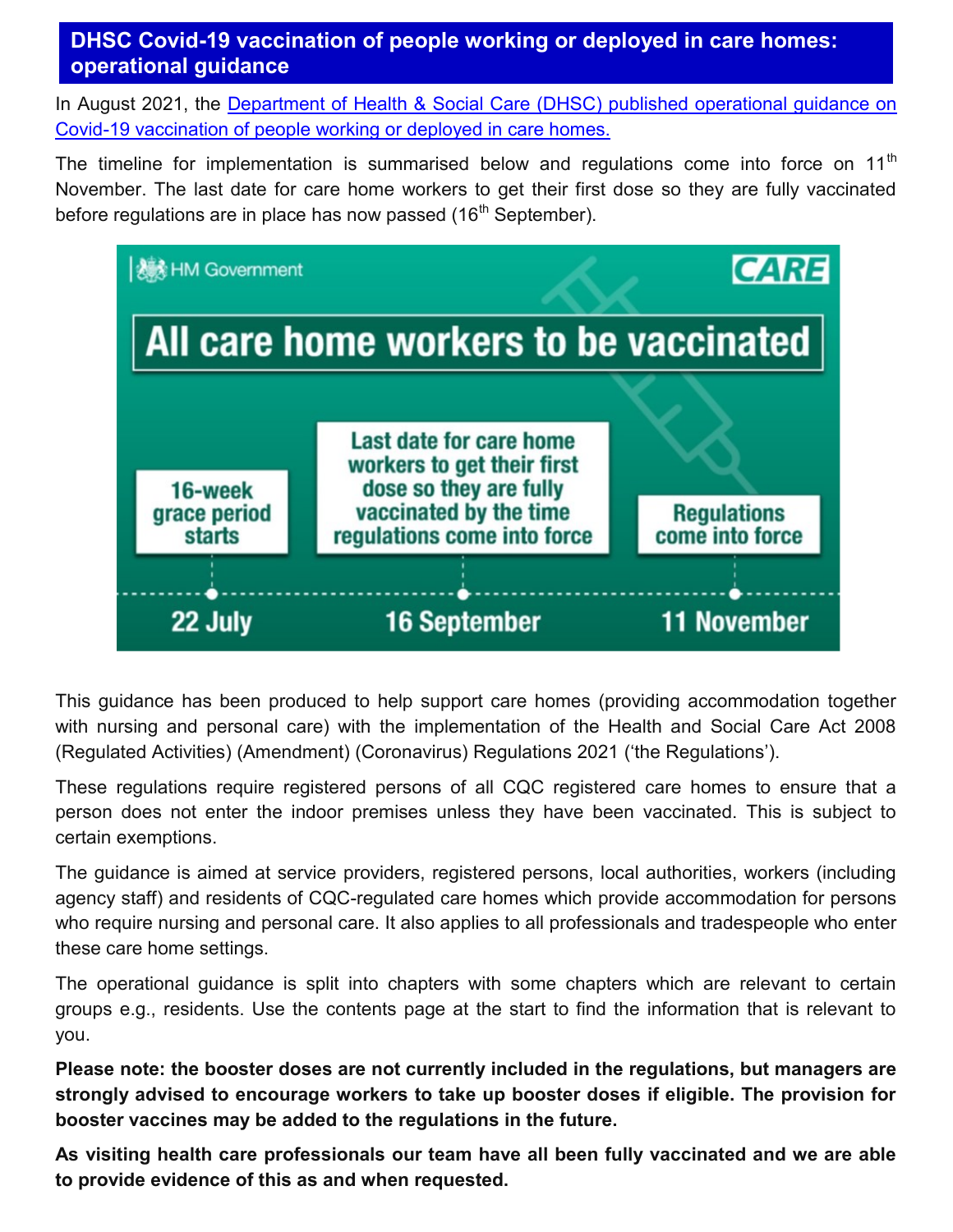#### **Flu vaccination for Care Home staff - reminder**

As the country and the care home sector continue to deal with the challenges from the pandemic it is important to remember that the flu virus has not disappeared.

To ensure that the care home sector is protected from the flu virus, flu vaccination for social care staff working with people clinically vulnerable to flu is strongly encouraged.

The flu vaccination is **free for health and care social workers** employed by a registered residential care/nursing home or registered domiciliary care provider.

Getting the vaccine will help to protect you, your family, and the people you care for from getting the flu. For people in at-risk groups, such as those aged 65 or over or with an underlying health condition, flu can be a serious disease and can cause death. As a care home worker, you will be caring for many people in these at-risk groups. Getting the vaccine will mean you are much less likely to spread the flu to those you care for and will help to protect them and yourself this winter.

Vaccination reduces the spread of flu among staff and people receiving care and support, keeping social care services running and reducing the burden on the NHS during the winter. This is true every year, but it is particularly important this year, as coronavirus (COVID-19) is still in circulation.

Staff should contact their GP or local community pharmacy offering flu vaccination service. To gain access to your free flu vaccination via a surgery or pharmacy, we would advise staff to take some form of identification that includes your name and the name of your employer. This could be an ID badge, a letter from your employer or a recent payslip.

More information can be found at: [https://www.gov.uk/government/publications/flu](https://www.gov.uk/government/publications/flu-immunisation-for-social-care-staff/flu-vaccination-guidance-for-social-care-workers)-immunisation-forsocial-care-staff/flu-[vaccination](https://www.gov.uk/government/publications/flu-immunisation-for-social-care-staff/flu-vaccination-guidance-for-social-care-workers)-guidance-for-social-care-workers

#### **Looking after Spacer devices**

A spacer is a device which attaches to an inhaler at one end and has a mouthpiece or mask on the other end. Spacers make the process of using an inhaler easier and more effective for selfadministering residents and also for carers who may be administering or supporting with administration.

#### **Cleaning spacers**

Spacers need to be regularly cleaned to ensure effective delivery of medication and for infection control purposes. It is recommended to clean new spacers before using for the first time. Care homes should exercise infection control measures after administration and carefully wipe the mouthpiece with a dry tissue after each use before storing safely in a clean dry environment separate from other residents' devices. At least once a week, spacers should be cleaned following the procedure below:

- Take the spacer apart and gently clean it with warm water and a detergent, such as washing-up liquid.
- Only a small number of brands of spacer are dishwasher safe, so check the instructions on the label.
- Use warm water instead of boiling water, as boiling water may damage the spacer.
- Be careful not to scrub the inside of your spacer as this might affect the way it works.
- Leave it to air-dry as this helps to reduce static (an electrical charge that builds up) and prevent the medicine sticking to the inside of the spacer.
- When it's completely dry, put your spacer back together ready for use.